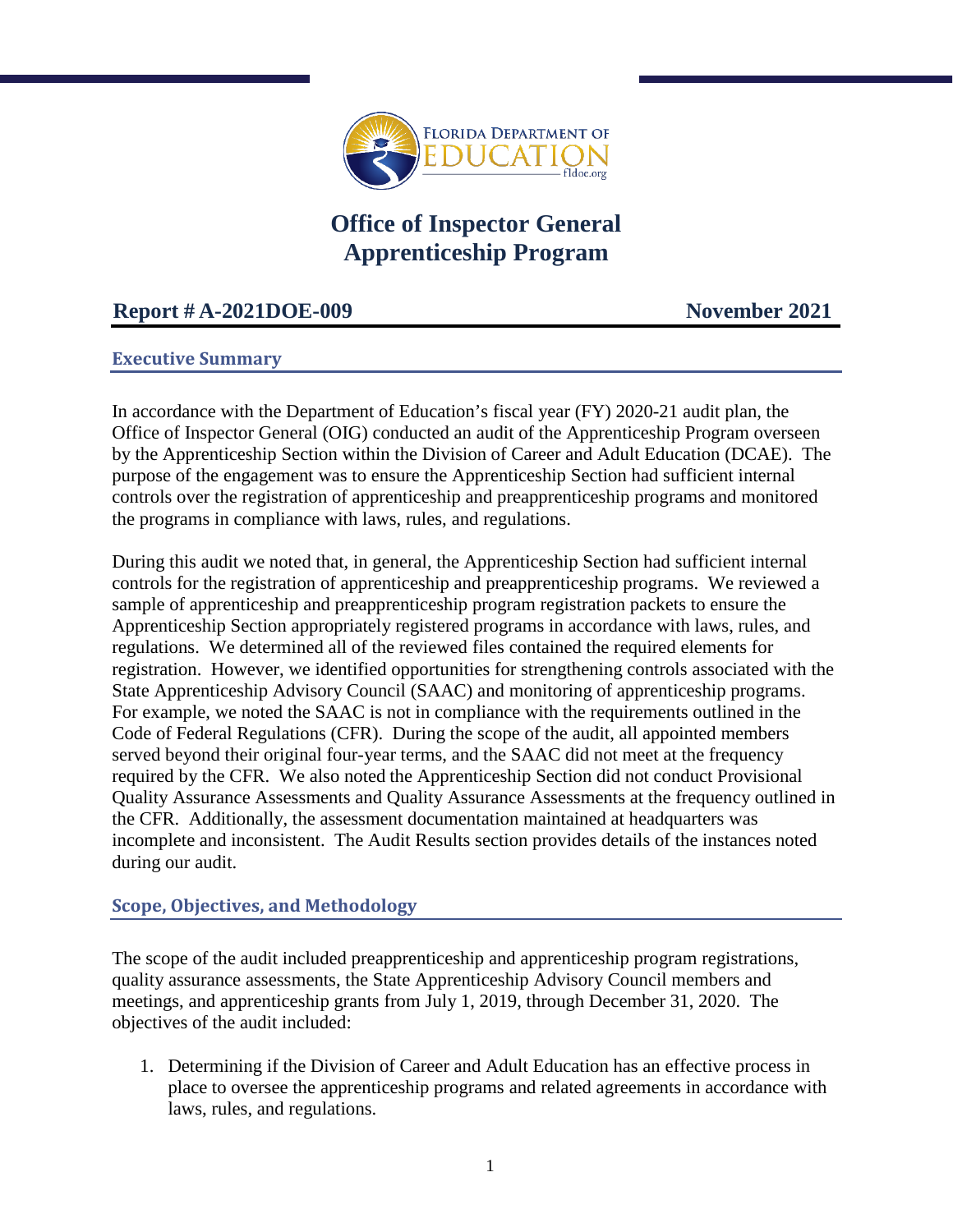2. Determining if the Division of Career and Adult Education conducts registration of apprenticeship and preapprenticeship programs in accordance with laws, rules, and regulations.

To accomplish our objectives, we reviewed applicable laws, rules, and regulations; interviewed appropriate Division of Career and Adult Education staff; reviewed policies, procedures, and related documentation; reviewed the State Apprenticeship Advisory Council composition and meeting schedule; reviewed a sample of preapprenticeship and apprenticeship registrations; reviewed a sample of apprenticeship program monitoring; and reviewed a sample of apprenticeship grants.

### **Background**

The United States Department of Labor (USDOL) recognizes the Florida Department of Education as the authorized registration agency for apprenticeship programs. The Apprenticeship Section within the Florida Department of Education, Division of Career and Adult Education is authorized to implement and oversee the management of Florida's registered apprenticeship programs and serves approximately 200 registered apprenticeship programs throughout the state. In order to earn and maintain the USDOL recognition as the State Apprenticeship Agency, the Apprenticeship Section must establish and continue to use a State Apprenticeship Council. The role of the Council is to represent the apprenticeship community and advise the department on matters relating to registered apprenticeship programs.

The purpose of the registered apprenticeship program is to enable employers to develop and apply industry standards to training programs for registered apprentices that can increase productivity and improve the quality of the workforce. Registered apprenticeship programs combine employer-driven education and employment training with on-the-job training to provide individuals with opportunities to attain industry recognized credentials while earning progressively higher wages. Florida's registered apprenticeship programs require five core components: business involvement; structured on-the-job training; related technical instruction; rewards for skill gains; and a nationally recognized credential. Apprenticeship programs can be sponsored by a single employer, a group of employers, a trade association, a local workforce development board, a public or private education provider, a community or faith based organization, or any other entity that complies with federal and state regulations. The sponsors are responsible for all aspects of a registered apprenticeship program. Each registered apprenticeship program operates independently and establishes its application process and minimum qualifications. Certifications earned through registered apprenticeship programs are nationally recognized. USDOL's Registered Apprenticeship Partners Information Data System (RAPIDS) is used for the registration of apprenticeship programs and provides individual apprentice and sponsor data.

In addition to apprenticeship programs, the Apprenticeship Section is responsible for registering preapprenticeship programs. Registered preapprenticeship programs prepare individuals to enter and succeed in a Florida registered apprenticeship program. A preapprenticeship program is defined as an organized program of instruction offered in a public school system, or elsewhere, designed to prepare a person 16 years of age or older to become an apprentice. The program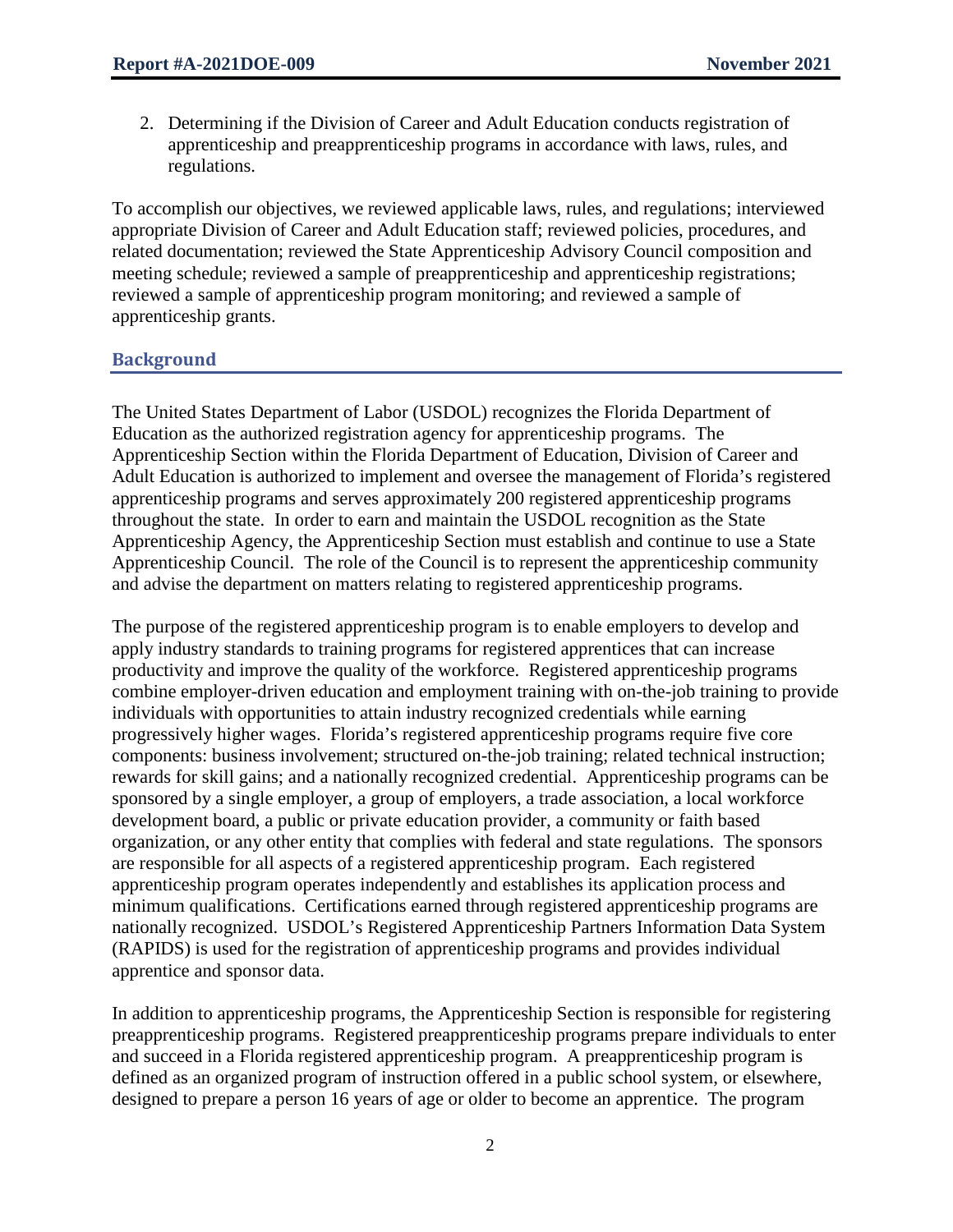must be approved by, and registered with, the department and sponsored by a registered apprenticeship program. Individuals who successfully complete a registered preapprenticeship program earn a preapprenticeship certificate issued by the department.<sup>[1](#page-2-0)</sup> The Apprenticeship Section does not have a centralized mechanism for registering preapprenticeship programs and preapprentices. Currently, all records relating to preapprenticeship programs are retained at the Apprenticeship and Training Representatives' (ATR) field offices. An ATR is an "individual representative of the Registration Agency, properly authorized to act on behalf of that agency in matters concerning apprenticeship, preapprenticeship, and on-the-job training." They are Department of Education staff located at the nine regional offices throughout the state.

The Apprenticeship Section is also responsible for reviewing the performance and operations of apprenticeship programs in accordance with Title 29 CFR Part 30. This includes Provisional Quality Assurance Assessments (PQAA), Quality Assurance Assessments (QAA), and Equal Employment Opportunity (EEO) Compliance Reviews. The PQAA/QAA reviews utilize the same metrics, which are outlined by USDOL. The difference between the PQAA and QAA is the date of occurrence. The PQAA should be conducted after the one-year registration anniversary, and the QAA should be conducted no less frequently than every 5 years after the completion of the PQAA. Per Title 29 CFR Part 30 "the Registration Agency will regularly conduct EEO compliance reviews to determine if the sponsor maintains compliance with this part, and will also conduct EEO compliance reviews when circumstances so warrant." The ATR training manual states that EEO Compliance Reviews may be conducted each time a program exercises their selection procedure, selects apprentices, once every 12 months, when a complaint is filed, or when the QAA is performed.

## **Audit Results**

Finding 1: The State Apprenticeship Advisory Council (SAAC) is not in compliance with the requirements outlined in CFR 29 Part 29, regarding the committee members currently serving and the frequency of the SAAC meetings.

The department is granted recognition, by USDOL, to serve as the State Apprenticeship Agency. Per Title 29 CFR Part 29.13, in order to earn and maintain recognition as the State Apprenticeship Agency, the Agency must establish and continue to use a State Apprenticeship Council. Florida established the State Apprenticeship Advisory Council (SAAC) to provide advice and recommendations on the operation of Florida's apprenticeship system. Per section 446.045, Florida Statutes, the SAAC does not have the authority to establish rules or policies, nor do they have the authority to determine whether particular apprenticeship programs should be approved by the department.

Per state and federal guidelines, the State Apprenticeship Council may be either regulatory or advisory and must meet the following requirements:

- It must be composed of persons familiar with apprenticeable occupations;
- <span id="page-2-0"></span>• It must include an equal number of representatives from employer and employee organizations and include public members;

 <sup>1</sup> Florida's Annual Apprenticeship and Preapprenticeship Report - Program Year 2019-20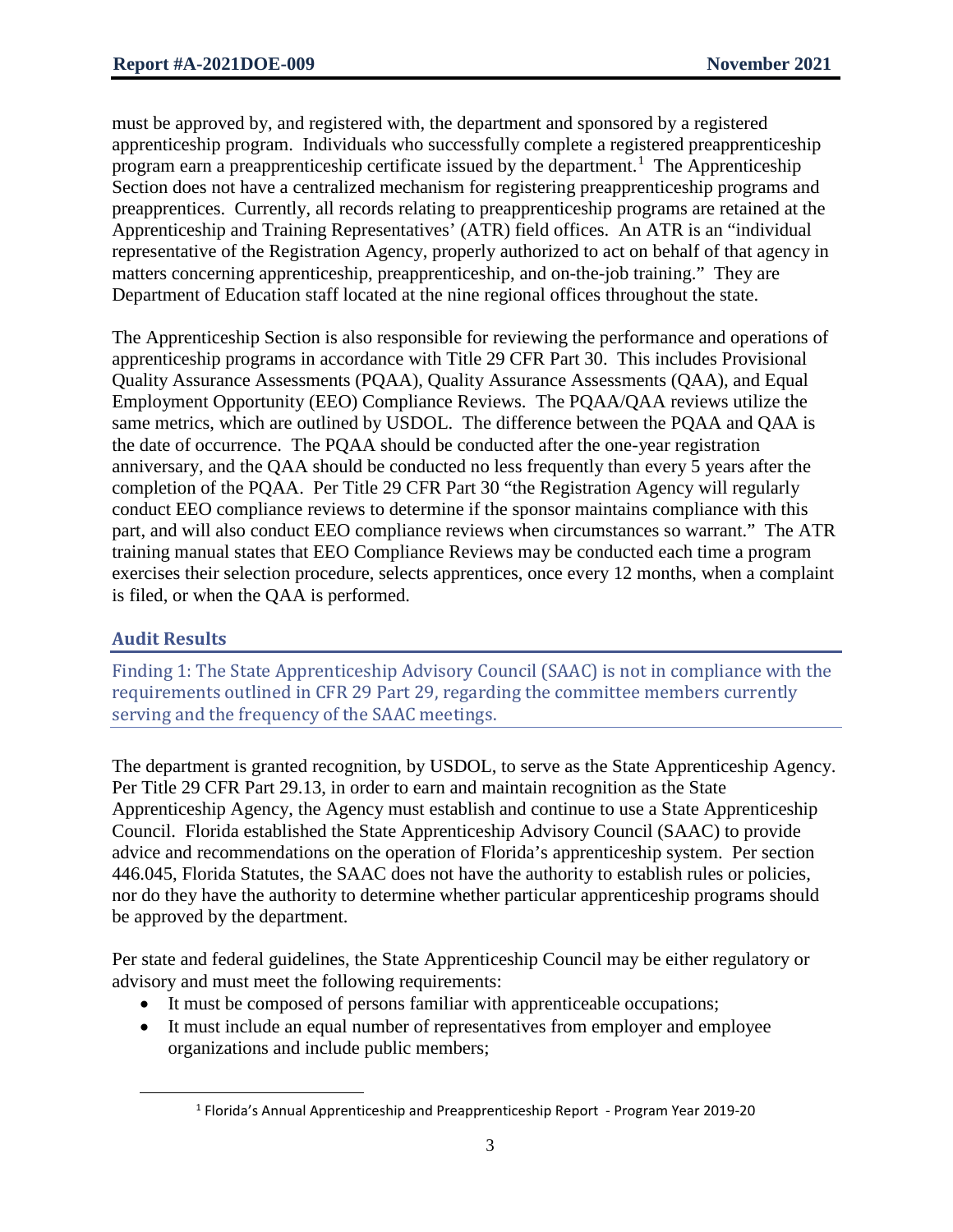- The committee is to be composed of ten (10) voting members appointed by the Governor and two (2) ex officio nonvoting members;
- The Commissioner of Education or the Commissioner's designee shall serve ex officio as the nonvoting chair of the State Apprenticeship Advisory Council;
- Florida's director of the Office of Apprenticeship of the United States Department of Labor shall serve ex officio as a nonvoting member of the council;
- The Governor shall appoint, to serve 4-year staggered terms, four members representing employee organizations, four members representing employer organizations, and two public members with knowledge of apprenticeship/apprenticeable occupations who are independent of any organization;
- The committee shall meet at least twice a year; and
- The council shall maintain minutes of each meeting, to be made publicly available.

We reviewed the committee member roster and meeting minutes available on the department website<sup>[2](#page-3-0)</sup> and determined the SAAC committee is currently comprised of four voting members and two nonvoting members. Of the four voting members, three represent employer organizations and one is a public member. This composition does not meet the requirements of the Florida Statute and leaves employee organizations underrepresented in matters addressed by the SAAC. Additionally, all the appointed members are serving beyond their original four-year term. During the scope of our audit, we confirmed the department requested new committee appointments and recommended individuals for the positions to the Executive Office of the Governor. The department submitted the first communication April 7, 2020, the second communication on September 15, 2020, and submitted a follow-up on October 26, 2020. Finally, per the department website, the last SAAC meeting occurred on April 10, 2019. Therefore, the SAAC is noncompliant with the bi-annual meeting requirements.

Lack of compliance with the Code of Federal Regulations and Florida Statutes could potentially put the recognition of the department as a State Apprenticeship Agency at risk. Furthermore, employer organizations are currently overrepresented, which could lead to decisions being made without employee interests and concerns being represented.

#### *Recommendation*

We recommend DCAE continue to seek to fill all positions in accordance with the Code of Federal Regulations and the Florida Statutes and document its efforts. We additionally recommend the SAAC resume meeting bi-annually and maintain publicly available minutes of each meeting in accordance with the Code of Federal Regulations.

#### *Apprenticeship Management Response*

Concur. The Department will continue to work with the Executive Office of the Governor to support the appointment of the 10 voting members required for the SAAC. As soon as the appointments are made, the Bureau Chief for Standards, Benchmarks and Frameworks will

<span id="page-3-0"></span> <sup>2</sup> http://www.fldoe.org/academics/career-adult-edu/apprenticeship-programs/state-apprenticeship-advisorycouncil/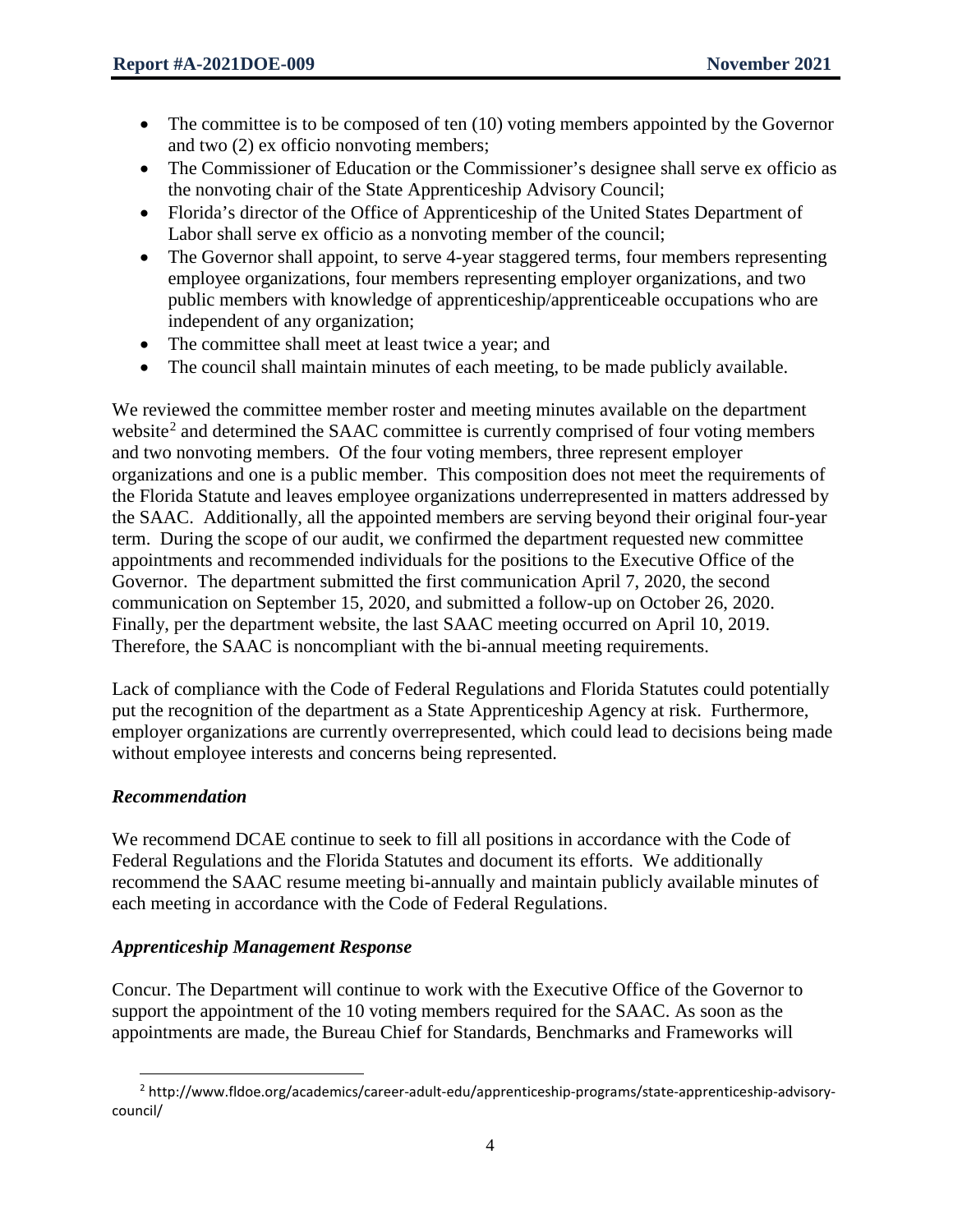convene the SAAC and host a subsequent meeting with the general counsel's office to conduct training on Florida sunshine laws.

All meetings will be publicly noticed in the Florida Administrative Weekly. In addition, all registered Apprenticeship programs will be notified of the scheduled meeting. The anticipated completion date is February 2022.

Finding 2: The Apprenticeship Section did not conduct Provisional Quality Assurance Assessments and Quality Assurance Assessments at the frequency outlined in Title 29 CFR §29 and §30.

#### *Provisional Quality Assurance Reviews*

Title 29 CFR Part 29.3 states "Applications for new programs that the Registration Agency determines meet the required standards for program registration must be given provisional approval for a period of 1 year." "The Registration Agency must review all new programs for quality and for conformity with the requirements of this part at the end of the first year after registration." "Programs not in operation or not conforming to the regulations must be recommended for deregistration procedures." Title 29 CFR Part 29.6 states, "Every registered apprenticeship program must have at least one registered apprentice, except for the following specified periods of time, which may not exceed 1 year: between the date when a program is registered and the date of registration for its first apprentice(s) and between the date that a program graduates an apprentice and the date of registration for the next apprentice(s) in the program."

To ensure first year provisional monitoring occurred within the timeframe stipulated by the CFR, we identified the apprenticeship programs, via the RAPIDS database, with a 1-year registration anniversary date in FY 2018-19 and 2019-20. We then compared the RAPIDS list to the provided *Quality Assurance Assessments and Compliance Reviews (Provisional)* spreadsheet, which identified the Provisional Quality Assurance Assessments scheduled to be completed in FY 2018-19 and 2019-20.

| <b>FY</b> | Number of programs,<br>identified using RAPIDS, with<br>a 1-year anniversary in this FY | <b>Number of Assessments to be</b><br><b>Completed According to PQAA</b><br>Schedule<br>$(D + E)$ | <b>Number of Assessments</b><br>Completed during same FY as   Completed More than 1 year<br>anniversary | <b>Number of Assessments</b><br>after Anniversary Date | <b>Number of Assessments not</b><br><b>Completed per the PQAA</b><br>Schedule |
|-----------|-----------------------------------------------------------------------------------------|---------------------------------------------------------------------------------------------------|---------------------------------------------------------------------------------------------------------|--------------------------------------------------------|-------------------------------------------------------------------------------|
| 18-19     | 18                                                                                      |                                                                                                   |                                                                                                         |                                                        | 10                                                                            |
| 19-20     | 28                                                                                      | 43                                                                                                |                                                                                                         | 10                                                     |                                                                               |

We reviewed the files of the ten programs not listed on the department's POAA schedule for FY 2018-19 and determined none of the ten program files stored at the department included documentation of a completed PQAA. Upon inquiry, the Apprenticeship Director explained that three programs, while showing a location in Florida in the RAPIDS system, were registered in other states; therefore, the department does not have jurisdiction and is not required to complete an assessment on those programs. Additionally, we found three programs that received a PQAA, but the documentation was either not submitted into RAPIDS or not submitted to the department headquarters and had to be retrieved from the field offices. The Program Director was able to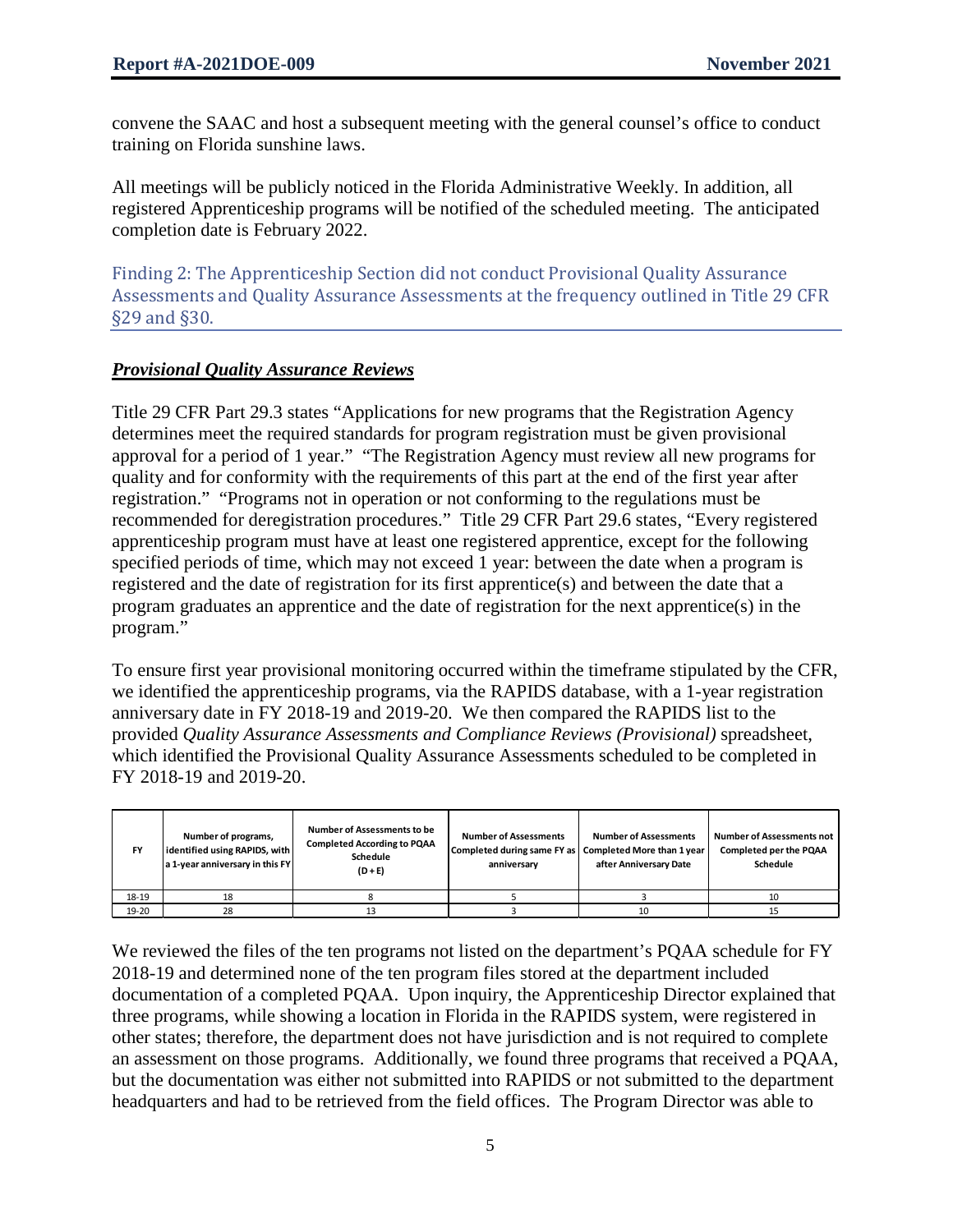provided evidence that the ATRs completed the three PQAAs. The remaining four programs did not receive an assessment because they did not have any registered apprentices. Two programs voluntarily terminated registration during the course of the audit. The final two programs remain registered in RAPIDS. According to Title 29 CFR Part 29.6; "Every registered apprenticeship program must have at least one registered apprentice, except for the following specified periods of time, which may not exceed 1 year between the date when a program is registered and the date of registration for its first apprentice(s)." For the 2018-19 fiscal year, we determined the ATRs completed three assessments more than one year after the due date and failed to deregister four other programs that had no registered apprentices after twelve months.

Of the fifteen programs not listed on the department's PQAA schedule for FY 2019-20, eleven reflected active apprentices. We reviewed the program files at department headquarters and found only one of the eleven program files included documentation of a completed PQAA. For the 2019-20 fiscal year, we determined the ATRs completed 10 assessments more than one year after the due date, the ATRs failed to complete 10 other assessments by the end of our fieldwork, and the ATRs did not complete four assessments because the program had no registered apprentices. According to Title 29 CFR Part 29.6; "Every registered apprenticeship program must have at least one registered apprentice, except for the following specified periods of time, which may not exceed 1 year between the date when a program is registered and the date of registration for its first apprentice(s)." The ATRs did not deregister any of the four programs.

#### *5-Year – Quality Assurance Assessments*

Title 29 CFR 29.3(h) states "The Registration Agency must review all programs for quality and for conformity with the requirements of this part at the end of the first full training cycle. A satisfactory review of a provisionally approved program will result in conversion of provisional approval to permanent registration. Subsequent reviews must be conducted no less frequently than every five years. Programs not in operation or not conforming to the regulations must be recommended for deregistration procedures."

We reviewed the RAPIDS database to identify all programs due for a 5-year quality assurance assessment during the scope of the audit. Per the Apprenticeship Director, RAPIDS received a systems upgrade in 2017, and a byproduct of the upgrade was a reset of all the programs back to provisional certifications. Therefore, the Apprenticeship Section could not produce a report of each program's last monitoring date, which hindered our ability to identify which programs were due for monitoring.

In order to determine which programs are due for monitoring each year, the Director of Apprenticeship establishes a scope of work with each of the ATRs that includes a list of programs to receive a quality assurance review in the coming year. This selection process relies on the ATRs to know which programs are due for review. Per the director, not all of the ATRs have a completed scope of work due to restructuring.

The program area additionally provided a list of the QAAs conducted in FY 2018-19, 2019-20, and 2020-21. We compared the list of QAAs conducted in each fiscal year to the list of registered programs we identified as having a 6-year anniversary during the same fiscal year.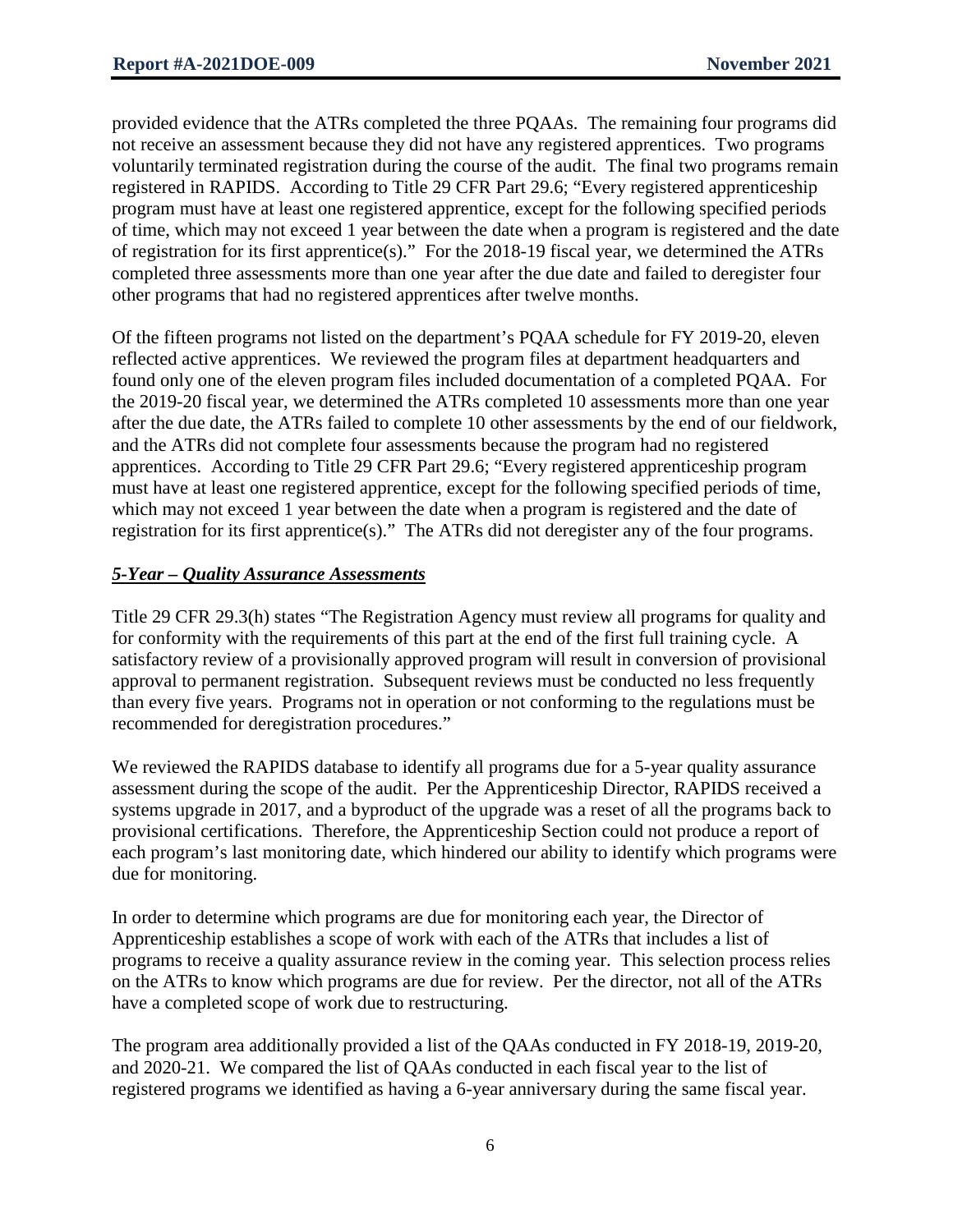We identified these programs by using the registration date listed in the RAPIDS Registered Program Data. We selected a 6-year anniversary since each program should have received a PQAA at the end of the first year and a QAA five years after that.

| <b>FY</b> | Number of programs,<br>identified using RAPIDS, with<br>a 6-year anniversary in this FY<br>(5 years after PQAA should<br>have been completed) | Number of Assessments Completed<br>per the QAA Schedule | <b>Number of Assessments not</b><br>Shown as Completed on the<br>QAA Schedule and No QAA<br><b>Documents in the File</b> |
|-----------|-----------------------------------------------------------------------------------------------------------------------------------------------|---------------------------------------------------------|--------------------------------------------------------------------------------------------------------------------------|
| 18-19     |                                                                                                                                               |                                                         |                                                                                                                          |
| $19 - 20$ |                                                                                                                                               |                                                         |                                                                                                                          |
| $20 - 21$ |                                                                                                                                               |                                                         |                                                                                                                          |

Of the nine programs that we determined required a QAA during our audit period, only two programs received the required assessment. We found no evidence that the other seven programs received the QAA as required in the CFR.

#### *QAA Frequency*

Per the Apprenticeship Director, RAPIDS does not provide reports that include the dates of completed PQAAs, QAAs, and EEOs. In addition, the program area does not maintain a master tracking spreadsheet that lists each program, the date of the PQAA, dates of QAAs, and dates of EEOs. The program area also does not have a spreadsheet indicating when the assurance reviews are due. The lack of a report available through RAPIDS, or any type of internal tracking method, to track when assurance reviews are due hinders the department's ability to determine which programs are due for an assurance review and ensure programs receive their quality assurance in accordance with the CFR. Due to the difficulty identifying the programs due for assessment, we randomly selected fifteen files of registered programs to ensure the Apprenticeship Section completed the assurance reviews in accordance with the CFR. The registration dates of the programs selected for review ranged from 1946 to 2013. Upon review of the selected files, we determined five of the fifteen files did not include documentation of a completed QAA or EEO compliance review. Of the remaining ten program files reflecting a completed QAA, the documentation submitted was inconsistent.

We additionally noted four of the ten files reflected the program was overdue for a five year QAA based on the date of the most recent QAA. The most recent QAAs for the ten files occurred between June 8, 2011, and October 27, 2020. Seven of the ten files reflected a previous QAA occurring within five years of the most recent QAA. For the remaining three files, two did not include documentation of a previous QAA and one occurred twenty years prior to the most recent QAA.

Per the Apprenticeship Section, they did not complete a number of quality assurance assessments due to long-term vacancies in ATR positions. In addition, one ATR, at the instruction of the Apprenticeship Director, selected a percentage of the programs due for an assessment each year due to the large number of programs. The lack of an internal tracking mechanism and inconsistent records maintained in the program files hinders the department's ability to ensure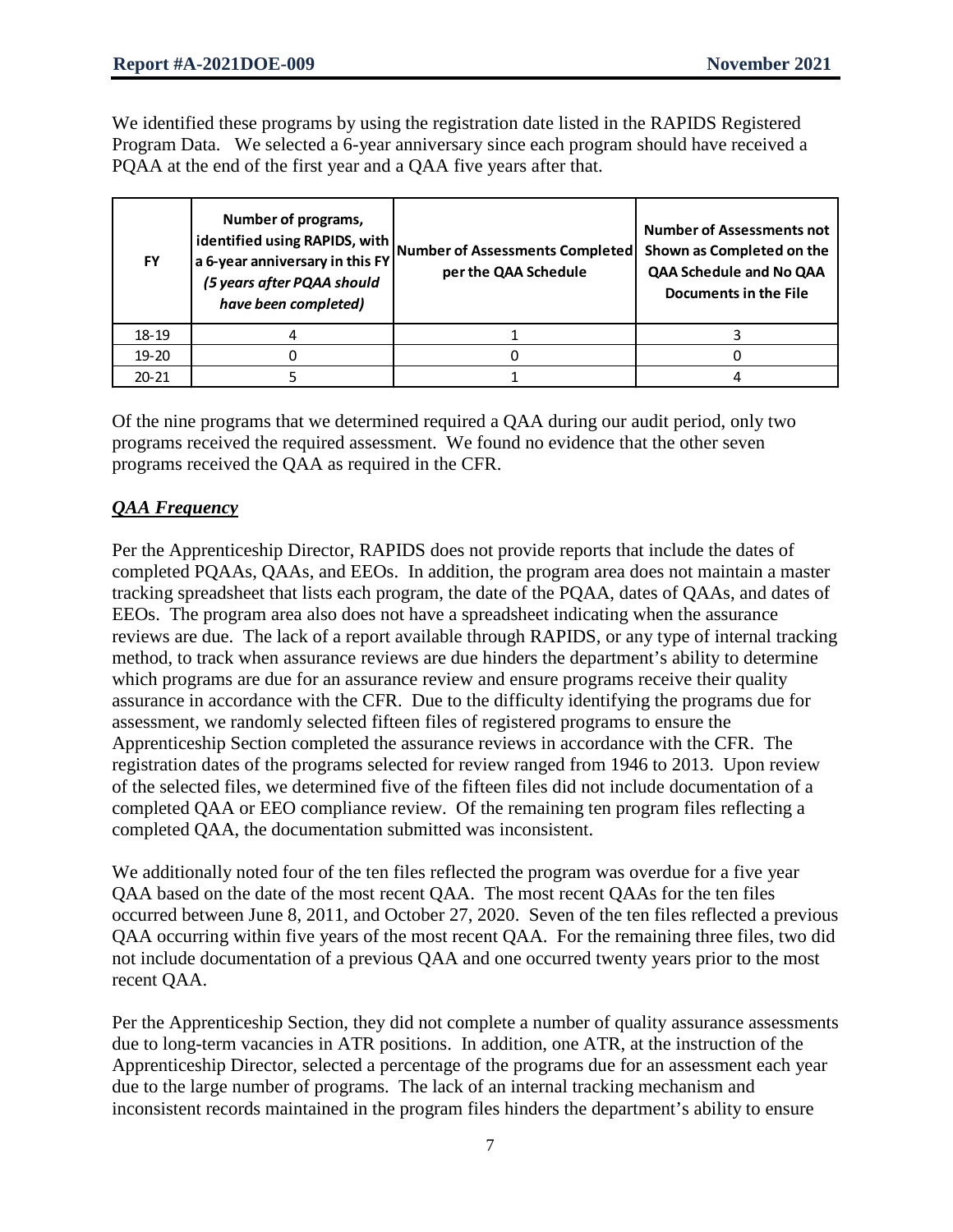and demonstrate compliance with the CFR. Additionally, for PQAA, QAA, and EEO compliance reviews completed; the documentation maintained in the official program files at the department was inconsistent, incomplete, and did not provide a complete picture of the monitoring activities conducted. This practice also hinders the department's ability to consistently perform assurance reviews in accordance with rules and regulations. Relying solely on ATRs to identify when programs are due for review allows errors to occur and go undetected and hinders management's ability to ensure all programs are appropriately monitored.

#### *Recommendation*

We recommend the Apprenticeship Section conduct Provisional Quality Assurance Assessments and subsequent Quality Assurance Assessments in a timely manner as required in the Code of Federal Regulations. To assist the section in ensuring the timeliness of assessments, the section should develop an internal log to track quality assurance activities. The log, at minimum, should include all the registered programs, date of registration, length of training cycle, date of the completed PQAA, date of the last completed QAA, date of the completed EEO Compliance Reviews, and the next QAA due date. This practice would allow for continuity of work if there is a change in personnel. We additionally recommended the Apprenticeship Section conduct a comprehensive assessment of their programs to document the dates of the last completed assurance reviews and ensure quality assessments are conducted in the timeframes required by the CFR.

We recommend the department ensure the documentation of assurance and compliance reviews submitted to headquarters is consistent, as this serves as the program's official file. The quality assurance assessment file maintained at the department should, at minimum, include a copy of the RAPIDS entry page; the Apprenticeship Program Quality Assessment form, the QAA-Final outcome letter, and documentation of any required follow-up. The records for EEO Compliance Reviews, at minimum, should contain the EEO checklist, the completed EEO Compliance Review Guide, and a final outcome letter, if separate from the QAA-Final Outcome Letter. Additionally, we recommend the Apprenticeship Section update the ATR manual to require the ATRs to submit assessment documents to the department.

#### *Apprenticeship Management Response*

Concur. The Office of Apprenticeship (OA) (located in the Division's Bureau of Standards, Benchmarks and Frameworks) will conduct the following steps to achieve full compliance with both the Code of Federal Regulation and State Board of Education rule:

- 1. Build master PQAA and QAA tracking system that contains the fields recommended by the IG's office. The target completion date is December 15, 2022.
- 2. Prioritize the immediate scheduling of overdue PQAA and QAAs of any registered program in conjunction with Apprenticeship Training Representatives with a tentative target completion of March 31, 2022 for any overdue program. Of the programs overdue for either a PQAA or QAA, programs with registered apprentices will be scheduled first followed by overdue programs that do not have registered apprentices.